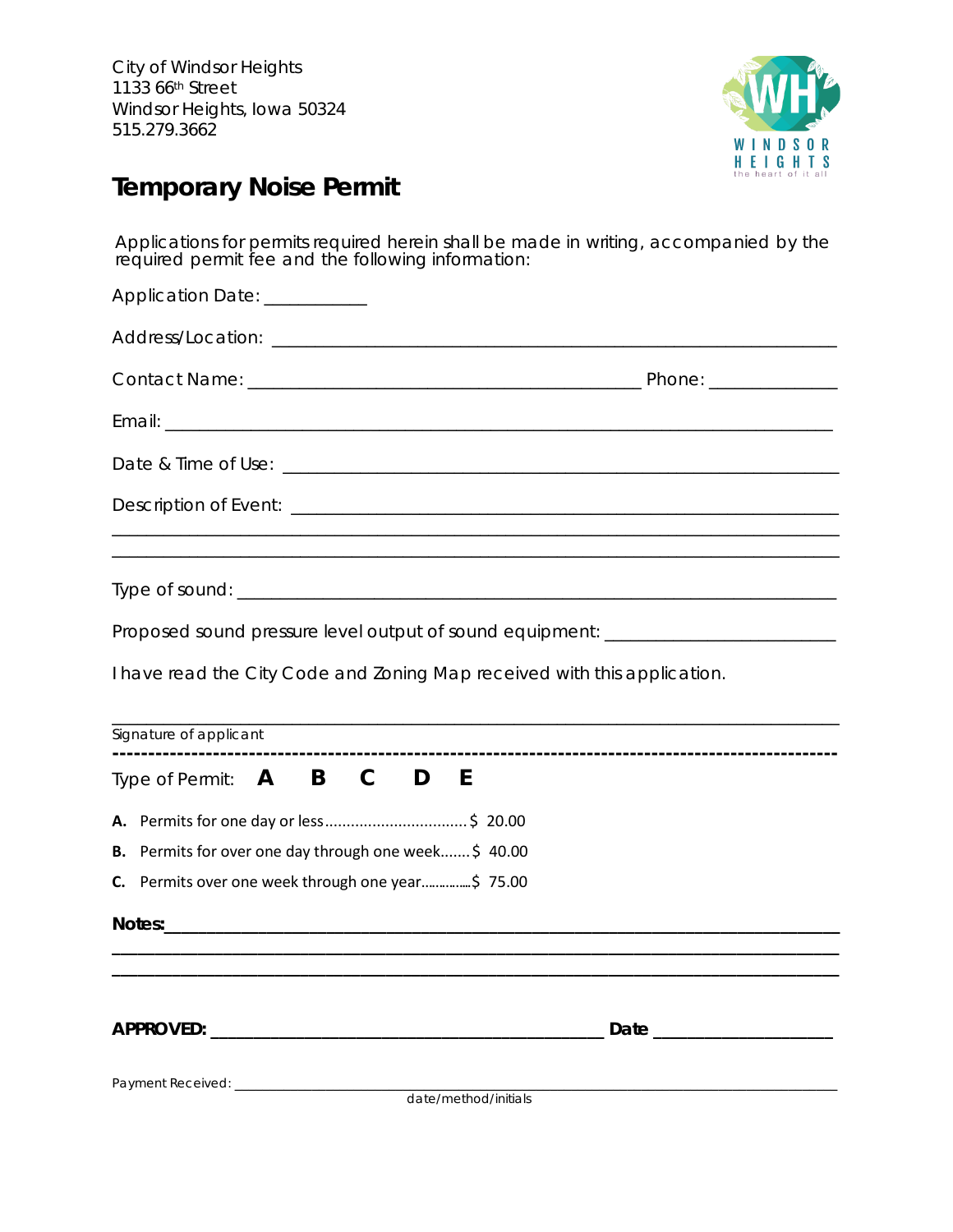## **54.08 REGULATION OF SOUND EQUIPMENT AND SOUND AMPLIFYING EQUIPMENT**

1. Sound Equipment Restricted. Except for activities open to the public and for which a permit has been issued by the City under this section, no person shall so operate, play, or permit the operation or playing of any sound equipment:

A. As to create a noise disturbance across a residential real property boundary or outdoors within a noise sensitive area.

B. As to create a noise disturbance 50 feet from the device, when operated in or on a motor vehicle on a public right-ofway or public space, or in a boat on public waters.

2. Permit Required. No person shall, use, operate, or cause to be used or operated any sound equipment upon the public streets or in any building or upon any premises, public or private, if the sound therefrom is plainly audible from any public street or public place within the City, unless said person:

- A. First obtains a permit in accordance with this section;
- B. Complies with the conditions imposed by the permit, including the maximum permitted sound level shown therein;
- C. Complies with all other applicable provisions of this Code of Ordinances.

3. Exclusions. Sound equipment shall not include:

A. Equipment used for public health and safety purposes;

B. Church or clock carillons, bells or chimes;

C. Automobile radios, tape decks or players, or other standard automobile equipment used or intended for the use and enjoyment of the occupants, provided the sound emitting therefrom is not audible for more than 50 feet from the vehicle.

D. Recorded music used in a nonresidential district in conjunction with a civil or religious celebration;

E. Unamplified live music provided, sponsored, or funded, in whole or in party, by a governmental entity.

F. Mobile radio or telephone signaling devices.

4. Fees. A separate permit shall be required for each type of activity described below, and permits shall be nontransferable. The permit shall be conspicuously displayed on or immediately adjacent to the sound equipment. A nonrefundable fee for sound equipment permits shall be paid as follows:

- A. Permits for one day or less….................................\$ 20.00
- B. Permits for over one day through one week.......\$ 40.00

C. Permits over one week through one year...........\$ 75.00 No fee shall be required for any sound equipment permit issued to the City, State, or Federal government or a governmental subdivision or agency.

5. Information Required. Applications for permits required herein shall be made in writing to the City Administrator, accompanied by the required permit fee and the following information:

- A. Type of permit requested;
- B. Name and address of applicant;
- C. The purpose for which the sound equipment will be used;
- D. The location where the sound equipment will be used;

E. The number of days of use and proposed hours of operation of the sound equipment;

F. A general description of the sound equipment, including the license number of any motor vehicle upon which it is to be operated;

G. The proposed sound pressure level output of the sound equipment, including:

(1) Type B Permits. The approximate decibel output measured in dB(a)s at a distance of 100 feet from the sound equipment.

(2) Type A, C, D and E Permits. The address of the residence nearest the sound equipment, the approximate decibel output measured in dB(a)s at the real property boundary of the private residence nearest the sound equipment, and the decibel output measured in dB(a)s at a distance of 50 feet from the sound equipment.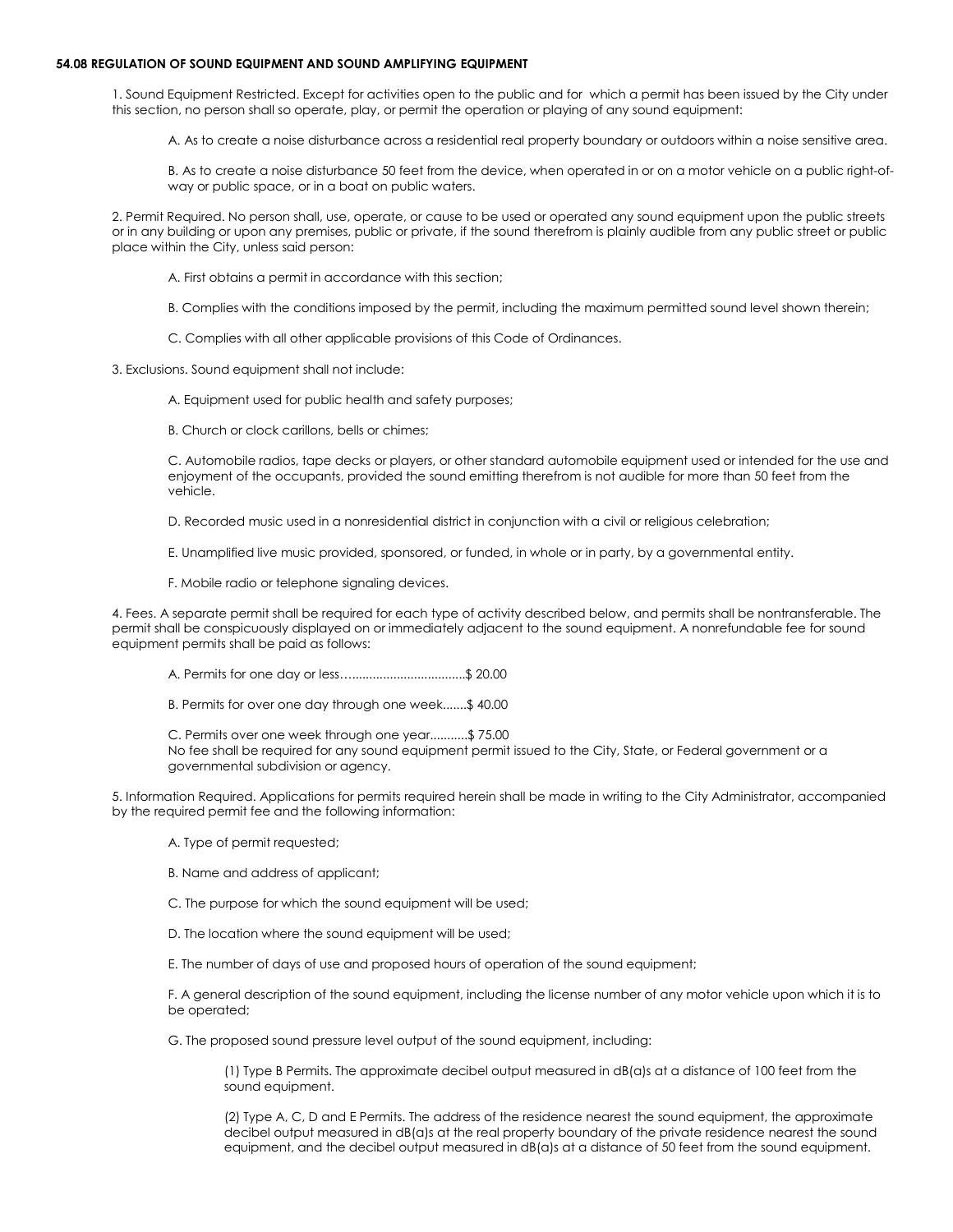If the application contains the required information and is accompanied by the required fee, and the proposed use of the sound equipment complies with the standards and other requirements of this section and all other applicable laws and ordinances, the zoning enforcement officer shall issue the appropriate permit.

6. Application Standards.

A. Type A Permit – General Standards. A type A permit may be issued for sound equipment emitting music or human speech registering not more than 60 dB(a)s when measured at the real property boundary of the private residence alleging a noise disturbance when known, or at the real property boundary of the private residence nearest the sound equipment, and registering not more than 100 dB(a)s at a distance of 50 feet from the sound equipment. Sound equipment permitted under a Type A permit may be used only in areas of the City zoned for nonresidential use and only between the hours of 9:00 a.m. and 11:00 p.m.

B. Type B Permit; Sound Trucks – General Standards. Sound trucks may be operated only under a type B permit. A type B permit may be issued for sound equipment mounted upon a motor vehicle and intended for use upon City street provided that the sound equipment emits only music or human speech registering not more than 80 dB(a)s when measured at a distance of 100 feet from the sound equipment. Sound equipment permitted under a type B permit may be used only in nonresidential areas from 9:00 a.m. to 9:00 p.m.

C. Type C Permit; Parks – General Standards. A type C permit may be used for sound equipment emitting music or human speech registering not more than 50 dB(a)s when measured at the real property boundary of the private residence alleging a noise disturbance when known, or at the real property boundary of the private residence nearest the sound equipment, and registering not more than 100 dB(a)s when measured at a distance of 50 feet from the sound equipment. Sound equipment permitted under a type C permit may be used only in public parks owned and operated by the City, or public grounds owned and operated by another governmental body, from 10:00 a.m. to 11:00 p.m. for events authorized and approved by the City or other body having jurisdiction over the park or public grounds.

D. Type D Permit; School Grounds – General Standards. A type D permit may be issued for sound equipment emitting music or human speech registering not more than 50 dB(a)s when measured at the real property boundary of the private residence alleging a noise disturbance when known, or at the real property boundary of the private residence nearest the sound equipment, and registering not more than 100 dB(a)s when measured at a distance of 50 feet from the sound equipment. Sound equipment permitted under a type D permit may be used only on school grounds, or in conjunction with a school sponsored activity, from 10:00 a.m. to 11:00 p.m. for events authorized and approved by the school authorities having jurisdiction of the grounds.

E. Type E Permit; Residential Events – General Standards. A type E permit may be issued for sound equipment emitting music or human speech registering not more than 50 dB(a)s when measured at the real property boundary of the private residence alleging a noise disturbance when known, or at the real property boundary of the private residence nearest the sound equipment, and registering not more than 100 dB(a)s when measured at a distance of 50 feet from the sound equipment. Sound equipment permitted under a type E permit may be used only pursuant to a permitted street closing, from 10:00 a.m. to 11:00 p.m.

7. Commercial Advertising; Sound Equipment Prohibited. No sound equipment shall be permitted to be used on public streets or public places, or in any building or upon any premises if the sound therefrom may be plainly audible from any public street or public place within the city, when any such use is for commercial advertising purposes or for the purpose of attracting the attention of the public to any building or structure for monetary gain.

| <b>Zoning Category of Receiving Land Use</b> | Time          | Sound Level Limit, dBa |
|----------------------------------------------|---------------|------------------------|
| R-1, R-2, R-3, R-4 Residential               | 7 am to 10 pm | -60                    |
|                                              | 10pm to 7 am  | 50                     |
| TC, CC, GC, UC                               | At all times  | 65                     |
|                                              | 7 am to 10 pm | 65                     |
|                                              | 10 pm to 7 am | 55                     |
| Noise Sensitive Areas                        | At all times  | 55                     |

## **SOUND LEVELS BY RECEIVING LAND USE**